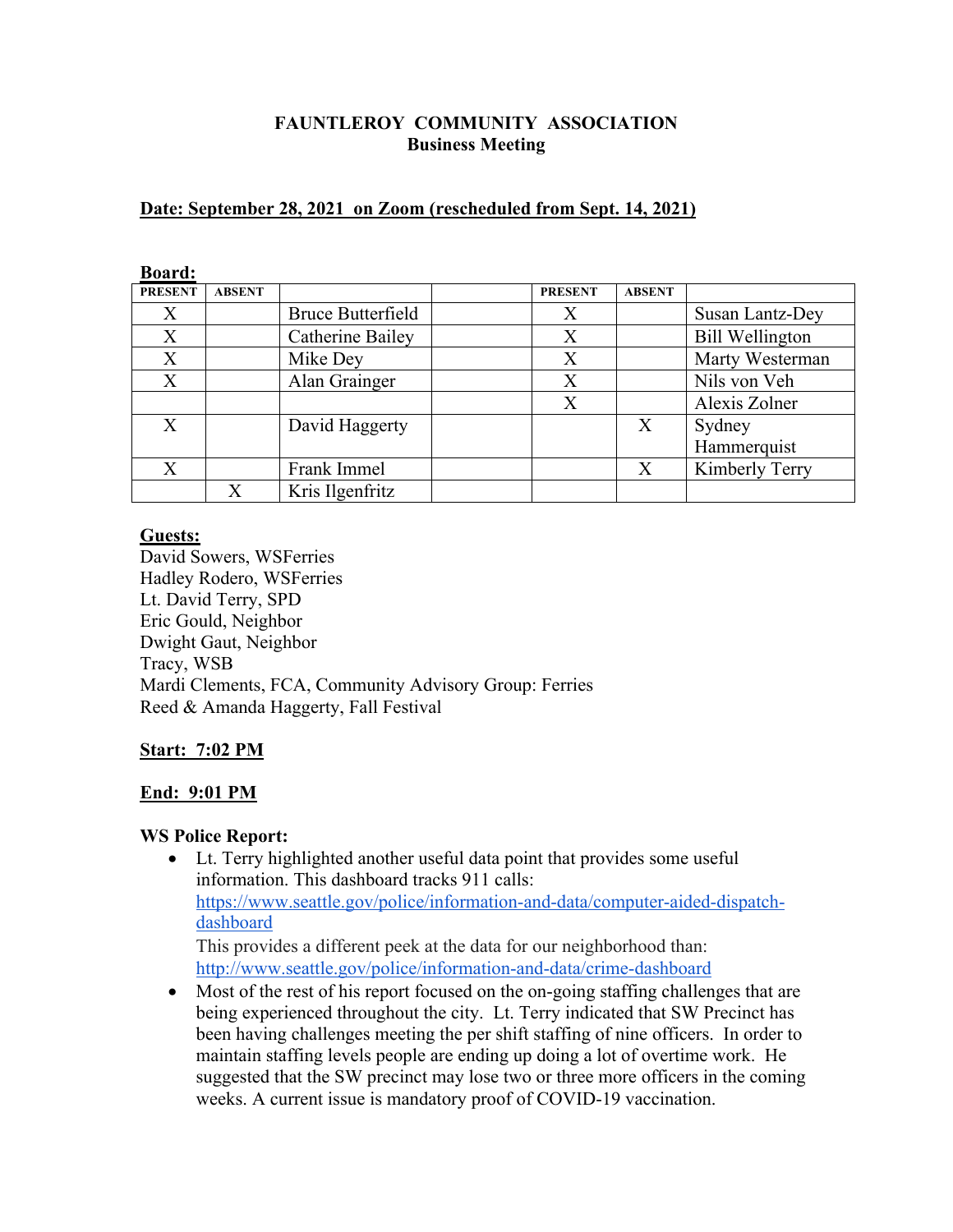• There was a discussion of theft and other issues being experienced at Westwood Village. Things are cooling down  $\omega$  Alki Beach with the lowering fall temperatures. Westwood Village has become an "emphasis patrol" focus area. Merchants there have reportedly been reluctant to lock up high theft liquor shelves. There is an on-going outreach effort underway to try to improve the situation.

# **Fall Festival**

- After brain storming by the leadership of the Fauntleroy Fall Festival it has been decided that this year the Fall Festival will proceed with some major pandemicrelated modifications. It will now be a drive-up/ ride-up festival on Sunday, Oct. 24 from 2-5 pm at the Fauntleroy Church parking lot,
- There was a discussion about how exactly this will take place. And Amanda Haggerty supplied the weblinks as per below the day following our meeting:
- As requested and discussed during last night's meeting, please find the final links for signing up for (a) a slot in the drive-through festival and (b) volunteering at the festival. Please relay to anyone I'm forgetting and cascade to your networks and circles!!

**Festival Drive-Through Reservations**: https://signup.com/go/ykhPtmZ **Festival Volunteer Signup:** https://signup.com/go/MAnutzH

# **Ferries:**

- David Sowers, Director of WSF Terminal Engineering and Hadley Rodero, WSF Strategic Communications Manager presented the latest information on planning & process for the eventual replacement of the Fauntleroy Ferry Terminal.
- As part of the planning phase WSF will be developing "Planning and Environmental Linkages" in partnership with the Federal Highway Administration and other local agencies.
- The next meeting of the Community Advisory Group (CAG) for this project will not happen until sometime in early November.
- The WSF home page for this project can be found here along with more links to more information about the CAG (which includes Frank Immel, Judy Pickens and Mardi Clements and others from our community), Technical Advisory Group and Executive Advisory Group for this project, as well as videos of past meetings this summer:

https://wsdot.wa.gov/projects/sr160/fauntleroy-terminal/home

# **Kimberly and Pumpkin Easter Egg Hunts**

• Kimberly Terry has resigned as a board member because of a couple issues in her own family that will consume her time going forward. Sydney Hammerquist will take primary responsibility for the community-building fun events such as the pumpkin hunt and Easter egg hunt. She needs volunteers to help with the pumpkins this year. She will email Elliott Berkhiser, who maintains our membership list, to get information about individuals who previously volunteered to assist with FCA activities. Kimberly will also be organizing how the FCA will be represented at our table at the Fall Festival.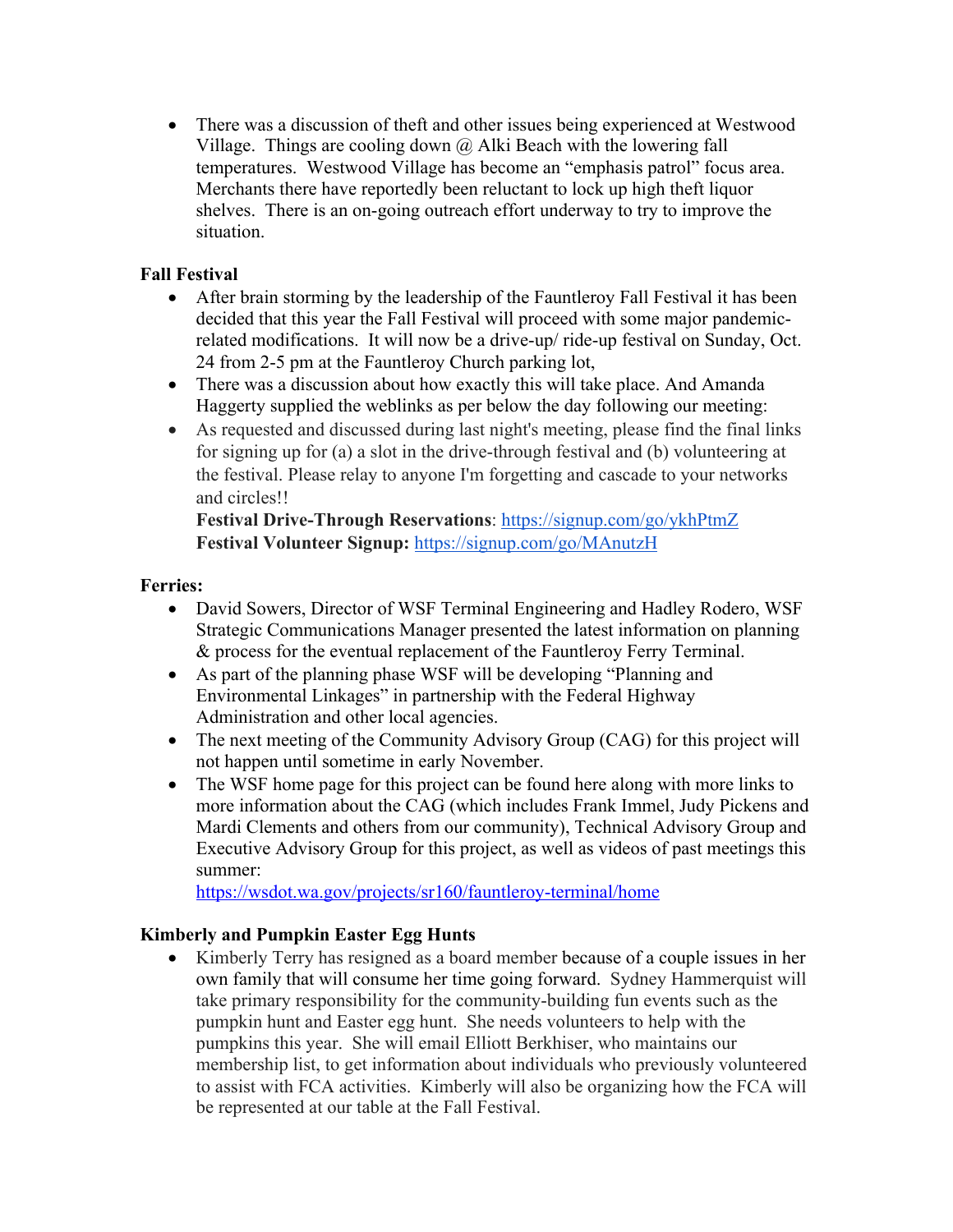### **Disposition of Speed and Crosswalk Signs**

• The signs provided by SDOT regarding 20 mph speed requirements and crosswalk awareness were distributed around the area; however, there are some left over. They will be made available at the FCA table at the Fall Festival for anyone who may want one. If you have signs, please get them to Mike prior to the festival.

## **Planned Community Traffic Survey Meeting on Oct. 12th:**

- Mike Dey and Catherine Bailey reported on the work they are doing to organize a meeting to feature a variety of important stakeholders involved in Community Traffic Issues. This meeting will include representatives from SDOT, SPD SW Precinct and the City Council. This meeting is planned to take place in lieu of our regular monthly FCA business meeting in October. The genesis of this meeting arose from the many traffic issues (speeding, noise, pedestrian safety and neighborhood residential street "cut-throughs" that were one of the top areas of concern in FCA's most recent community survey.
- There was an extended conversation about the best method to organize an online meeting like this. The Fauntleroy.net website and other social media such as WSBlog will post information on how to submit questions, concerns, recommendations and issues with specific streets and cross streets. Deadline for submitting input is Oct.  $8<sup>th</sup>$ .
- There was a concern expressed about the best way to organize an online meeting like this. And that Zoom will likely not be robust enough to handle the number of people who might want to attend this virtual meeting. So the plan was to explore the best way to do this along the line of the larger "webinars" that are done for civic virtual meetings. Information about this meeting and registering for the webinar will be posted on the FCA website.

# **District One Community Network update:**

- Bruce Butterfield reported on several topics of community wide concern presented at the September D1CN meeting:
- **Heron's Nest**

Perched on the hillside west of the Duwamish River, in the largest contiguous forest left in the city, the Heron's Nest Outdoor Education Center

began as a community building project in June 2020 amidst the global pandemic. A group of dedicated West Seattle community members joined together to create an outdoor education facility to allow all members and visitors of the community to have a space to share together while working outdoors in a safe capacity. There are two main goals of this project: (1) to provide a safe place for youth and adults to learn skills, trades and outdoor stewardship, and (2) to purchase and repatriate the 3.5-acre Heron's Nest property to the Duwamish Tribe. While construction towards goal #1 continues, the timeline for purchasing the property has become more urgent.

**Property Purchase: December 31, 2021 Deadline** The Shared Spaces Foundation